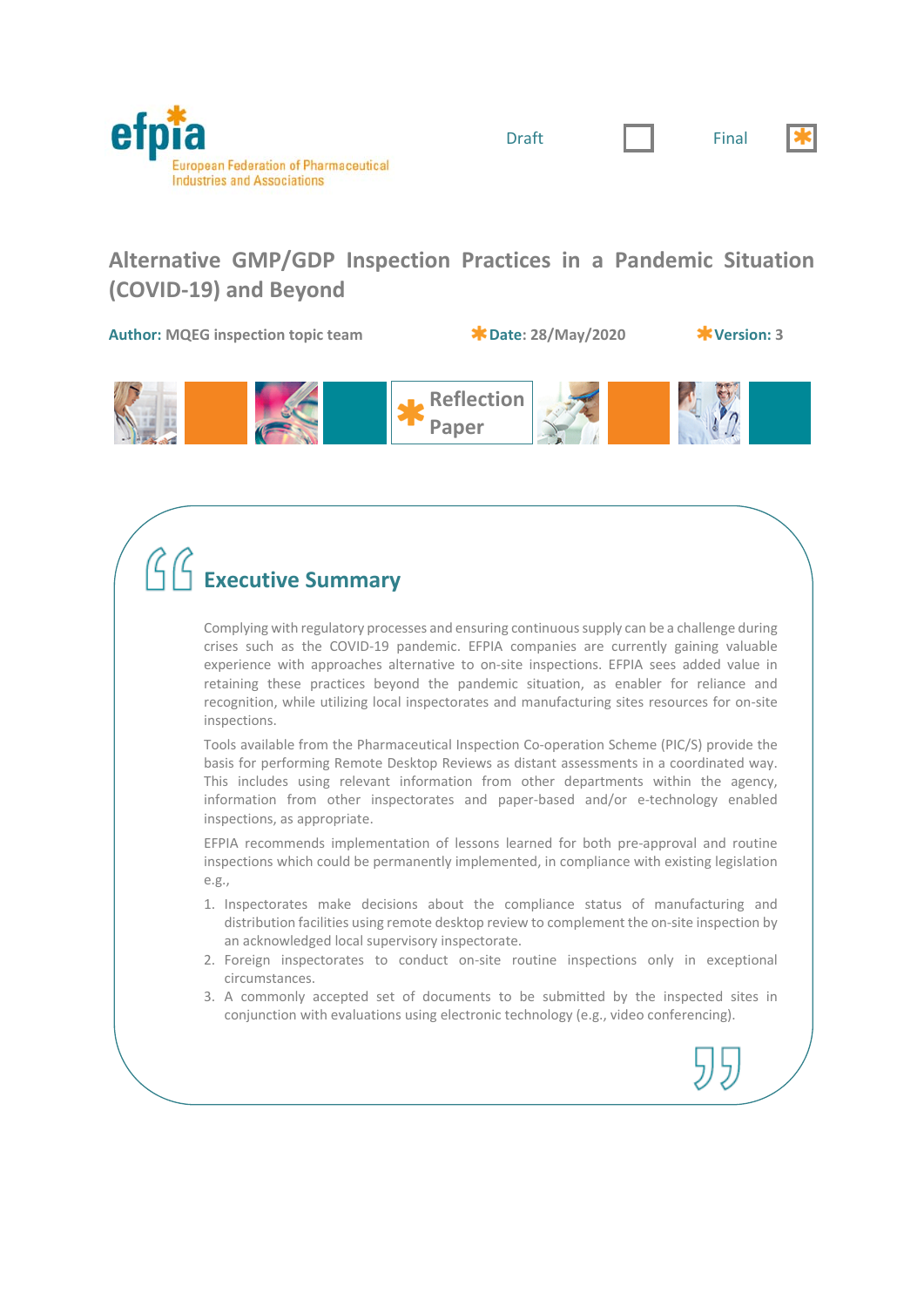EFPIA <sup>2</sup> 28 May 2020 <sup>2</sup> Alternative GMP/GDP Inspection Practices in a Pandemic Situation (COVID‐19) and Beyond Draft | Final

# **1. Introduction**

Legal requirements mandate inspections confirming compliance with Good Manufacturing practices (GMP) and Good Distribution Practices (GDP) as part of the authorisation procedures and surveillance. This can be a challenge in crises situations such as the COVID‐19 pandemic and EFPIA acknowledge the options provided by regulators<sup>1</sup>.

Based on experience to date from before and during the current crises, EFPIA sees added value in applying alternative approaches to on‐site inspections, such as remote desktop reviews, beyond the pandemic situation, while utilizing local inspectorates and manufacturing sites resources for on‐site inspections.

Tools available from the Pharmaceutical Inspection Co-operation Scheme (PIC/S) provide the basis for performing such Remote Desktop Reviews.

# **2. Principles on Inspections**

In countries, where GMP/GDP inspections are regulated, procedures are well established. They follow this general process i.e., 1. Inspection planning, 2. Gathering of information, 3. Assessment of the outcome and 4. Legal decision on the compliance status.

PIC/S<sup>2</sup> provides inspectorates with definitions that contribute to harmonising the classification of observed deficiencies across inspectorates. EFPIA understands that a site can rely on the statement provided by the inspectors at the close out meeting, pending the final legal statement.

# **3. Inspection Planning**

EFPIA companies promote using the PIC/S guidance on risk-based inspection planning<sup>3</sup>. This tool facilitates the planning of regulatory inspections / certifications performed by regulators including notified bodies as well as delegated bodies and industry when planning internal and supplier audits.

The major elements to consider include the knowledge of the history of the GMP/GDP compliance status of the inspected body, the past footprint of critical and major deficiencies and the type of inspection to be envisaged i.e., routine, for cause, pre-approval. The following risks are assessed:

- a. Intrinsic risk (e.g., complexity of site, processes and products, criticality to availability), and
- b. Compliance‐related risk (including e.g., GMP/GDP, CMC/regulatory compliance status, number of deficiencies, reported events to the agency since the previous inspection)

The output of the risk‐based inspection planning provides a risk ranking of the sites (some jurisdictions also include 'Quality metrics'), inspection frequency, scope, focus, depth and duration of the next routine inspection as well as a suggestion for the number of inspectors and competence / expertise for the next inspection.

https://ec.europa.eu/health/sites/health/files/human-use/docs/guidance\_regulatory\_covid19\_en.pdf, accessed 05.05.2020.

<sup>2</sup> **Classification of GMP Deficiencies**, PIC/S guideline PI 040‐1, 1 January 2019 <sup>3</sup> **Risk‐based inspection planning**, PIC/S guideline PI 037‐1, 1 January 2012



 $\overline{a}$ 

EFPIA Brussels Office Leopold Plaza Building \* Rue du Trône 108 B-1050 Brussels <sup>\*</sup> Belgium Tel:  $+32(0)26262555$ www.efpia.eu \* info@efpia.eu



<sup>1</sup> E.g., **Questions and answer on regulatory expectations for medicinal products for Human use during the covid‐ 19 pandemic**, EC, HME, EMA, 10. April 2020 and further version(s)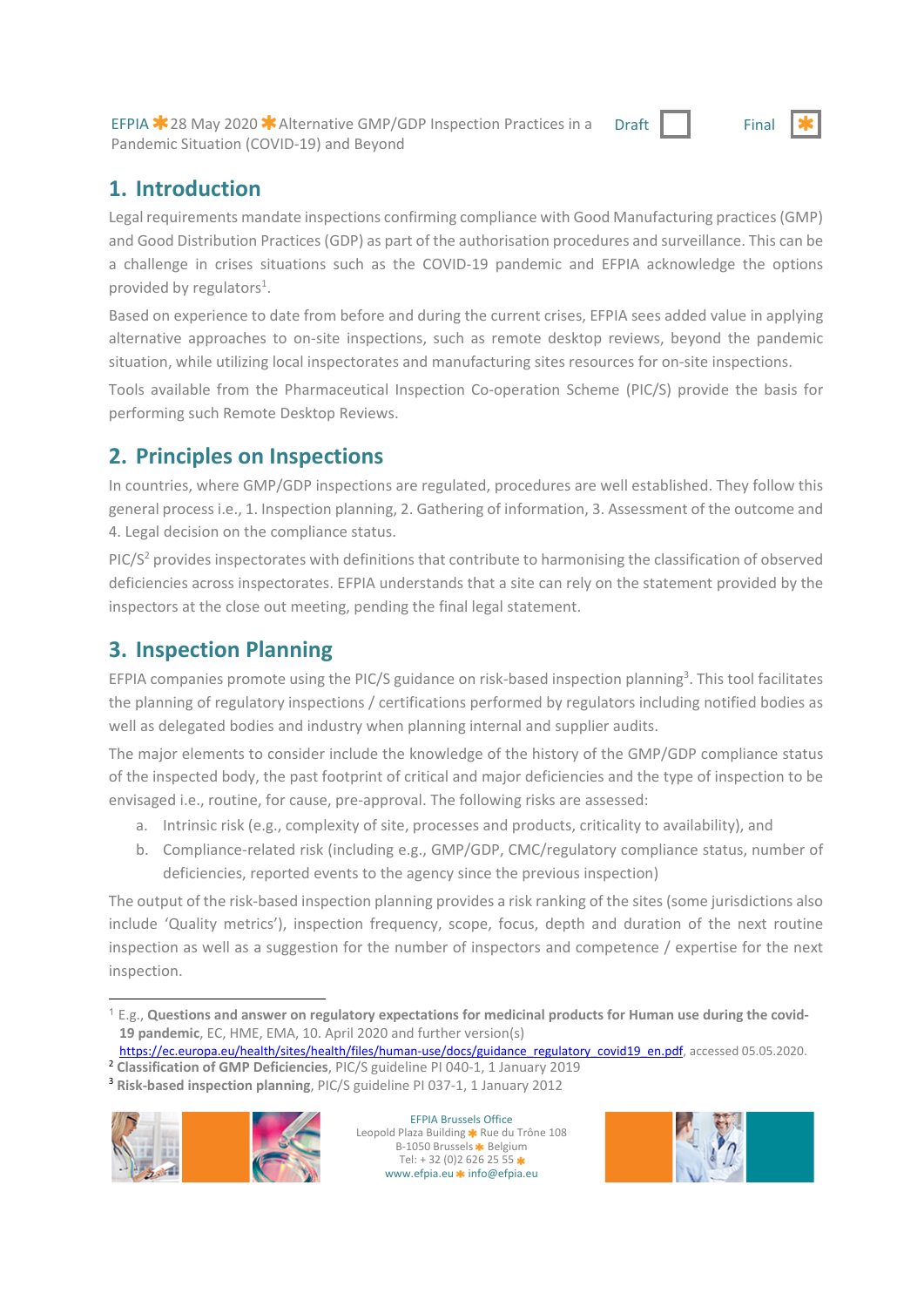EFPIA  $\star$  28 May 2020  $\star$  Alternative GMP/GDP Inspection Practices in a Pandemic Situation (COVID‐19) and Beyond

#### Draft Final

## **4. Leveraging Previous Inspections**

#### **Routine and For Cause Inspections**

To ensure continuous supply during crisis e.g., the COVID‐19 pandemic, EFPIA member companies welcome that GMP/GDP and ISO certifications as well as and Certificate of Pharmaceutical Product (CPP) issued by recognised authorities (e.g., PIC/S members, Notified Bodies) were broadly accepted, even where is no formal Mutual Recognition Agreement is in place. Despite differences in legal terminology we observed that expectations on practical implementation of GMP/GDP requirements are to a significant extent similar across the different jurisdictions. Thus, recognition of inspections in 3<sup>rd</sup> countries as well as extending other MRAs in this regard can be possible.

### **Consideration for Pre‐Approval Inspections (PAI)**

Some countries require individual Pre-Approval-Inspections (PAI) for launching every single product. Such PAI serve two purposes: 1. Confirm integrity of the data provided in the submitted dossier, and 2. Confirm that Quality Systems (QS) at the site are suitable for this purpose. The data collected in the EFPIA annual inspection survey 2018 and 2019 demonstrates evidence that the quality system compliance part of PAI mirrors the depth and content of routine inspections.

Therefore, it should be considered whether quality systems inspected in a PAI had been recently inspected as part of a routine inspection and efforts can be reduced for this reason. Companies experience communicated in the EFPIA inspection survey demonstrate that clarification of dossier integrity can be concluded in about one day of a PAI and reference the results from the related inspection for the QS part. Thus, we conclude, there is an opportunity for referring to a previous inspection at that site; preferably performed by the inspectorate in the country where the manufacturing site is located.

# **5. Remote Desktop Reviews as Enabler for Efficiency**

Based on a robust local inspection system, EFPIA supports the global implementation of the harmonised PIC/S reliance guideline<sup>4</sup> to perform remote assessment of GMP compliance of facilities. Elements to be considered as part of remote desktop review, include:

- 1. Information from inspectorates,
- 2. Other relevant information and / or
- 3. Paper‐based inspectional elements

Thus, EFPIA would welcome, if this guidance<sup>4</sup> could be added to the regulatory framework for inspectorates e.g., in the Compilation of Community Procedures (EMA/572454/2014 Rev 17).

### **Information from inspectorates**

Inspectors can collect existing GMP/GDP‐certificates and inspection reports. The pandemic situation demonstrated feasibility of this approach. Furthermore, EFPIA member companies are prepared to share inspection reports, usually redacted. Full information can be shared upon request, where confidentiality is preserved.

1 <sup>4</sup> **GMP‐Inspection reliance**, PIC/S guideline PI 048‐1, 01. June 2018



EFPIA Brussels Office Leopold Plaza Building \* Rue du Trône 108 B-1050 Brussels <sup>\*</sup> Belgium Tel:  $+32(0)26262555$ \* www.efpia.eu \* info@efpia.eu

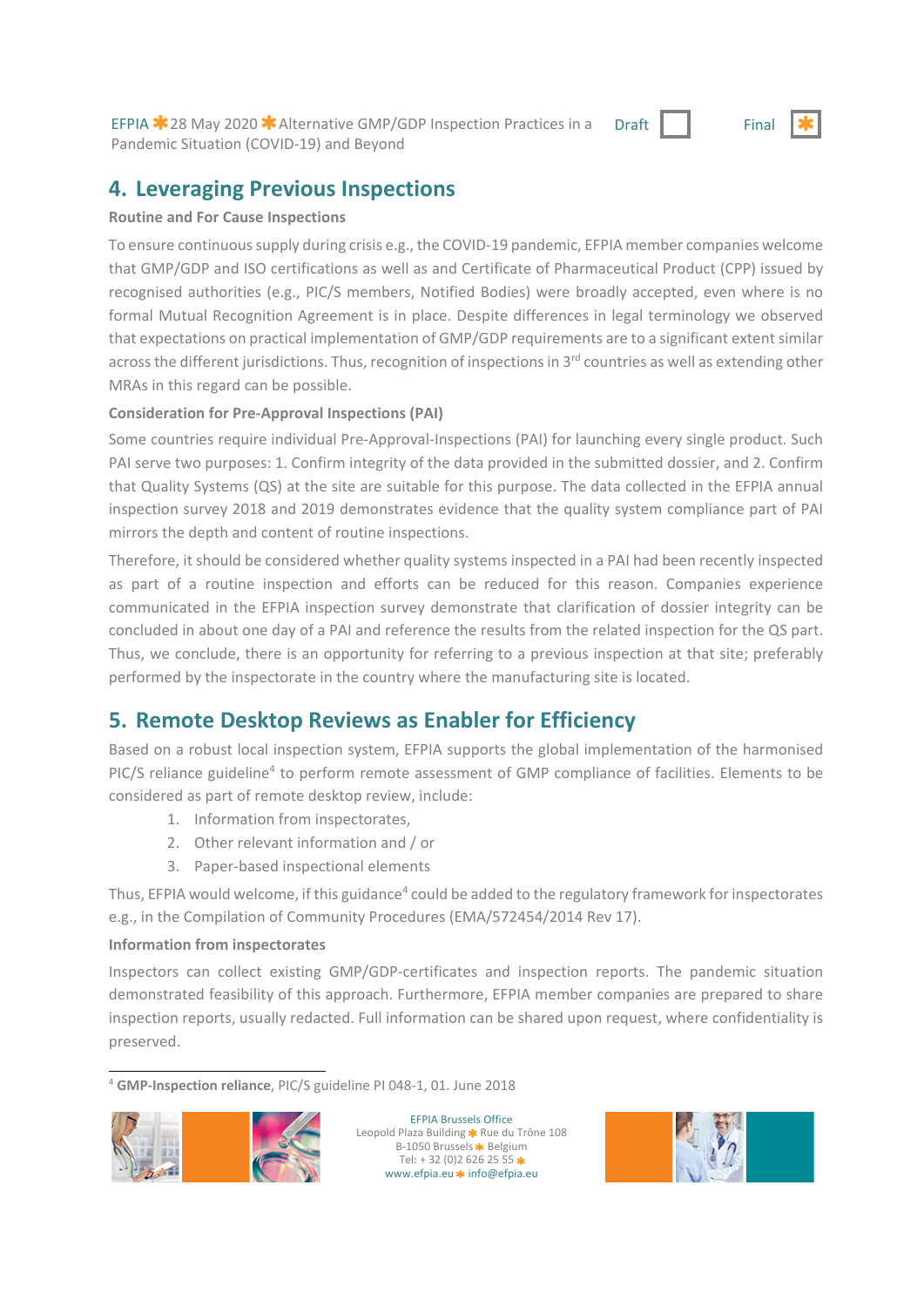EFPIA  $\star$  28 May 2020  $\star$  Alternative GMP/GDP Inspection Practices in a Pandemic Situation (COVID‐19) and Beyond



Reliance on inspections performed by inspectorates in other countries could follow the principles of the PIC/S guidance 'GMP Inspection Reliance'<sup>4</sup>. Beside the current situation, there are successful examples of remote desktop inspections replacing duplicated on‐site inspection by either formal Mutual Recognition Agreements or by joint audit programs. EFPIA member companies understand it is a prerequisite that highquality standards are embraced and supported by the local government. Evaluation and surveillance of national regulatory systems (e.g., PIC/S member inspectorates, WHO Global Benchmarking Tool, Medical Device Single Audit Program (MDSAP)) should be recognized. The advantage of an assessment / inspection / certification by a local inspectorate includes knowledge of the site‐specific history, insight on culture, the optimisation of resources and the benefit from improved inspection logistics (e.g., no language barrier, less travel). This facilitates transparency on implementing Corrective and Preventive Actions (CAPA). Local inspectors will take this task equally professional following their legal obligation to protect public health. They do not want their reputation to be jeopardised.

#### **Other relevant information**

Inspectorates performing Remote Desktop Reviews have access to additional supportive information about the site and products e.g., Site Master File, Annual Product Reviews including complaints, recalls, variations, validation status, quality defects.

#### **Paper‐based inspectional elements**

EFPIA promotes using paper-based inspections as one tool in a remote desktop review replacing onsiteinspections to gain efficiency in the inspection process. Therefore, we are in favour of a constructive dialogue using electronic technology rather than different loops of questions and answers exchanged between the manufacturing site with representatives of affiliates and the inspectorate, as applicable.

EFPIA member companies are aware that inspectorates apply different procedures for conducting paper‐ based inspections as element in the remote desktop review supplementing the compliance decision on a manufacturing site. Documentation requested for paper-based reviews is not harmonised currently. Requests to submit documents might even appear prior to an on‐site inspection. EFPIA summarised which documents could be valuable as part of such a paper-based inspection<sup>5</sup> to provide comprehensive view of the site. This includes general information as provided from the Site Master File (SMF), product knowledge (Annual Product Quality Reviews<sup>6</sup>), Quality Management System knowledge (Site Quality Manual). Additional information can be limited to the list of the results of regulatory inspections and audits and the status according to the assessed risk in the last inspection<sup>7</sup>. Such a procedure will also limit traveling and therefore frees resources and supports the environment footprint as requested by the EU 2025 priorities.

#### **Opportunity of using electronic technology**

Videocall technology can be a substitute for physical presence of an inspector aiming for a virtual<sup>8</sup> discussion including performing interviews, documentation review and/or walking around. Depending on

- 6 This includes among others information on **complaints, recalls, deviations and out of specifications**
- <sup>7</sup> **Outline of a Procedure for Co‐ordinating the Verification of the GMP Status of Manufacturers in Third Countries,**  Compilation of Community Procedures, EMA/572454/2014 Rev 17, 3 October 2014:
- <sup>8</sup> Virtual = no physical presence as such but made by software to appear to do so



EFPIA Brussels Office Leopold Plaza Building \* Rue du Trône 108 B-1050 Brussels <sup>\*</sup> Belgium Tel:  $+32(0)26262555$ www.efpia.eu \* info@efpia.eu



<sup>1</sup> <sup>5</sup> **Enhanced GMP/GDP Inspection Efficiency**, EFPIA, Position Paper, 19. May 2014.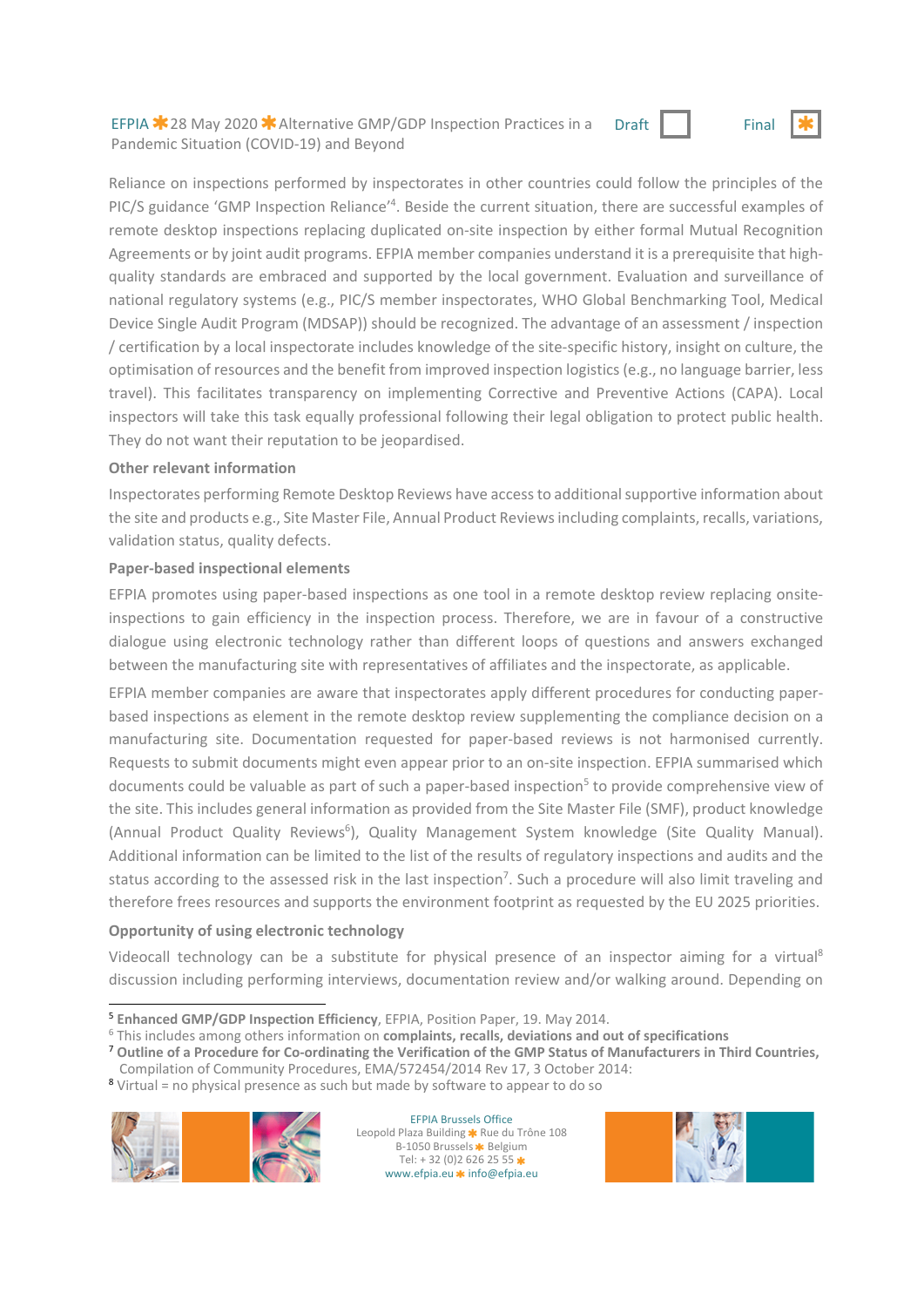EFPIA  $\star$  28 May 2020  $\star$  Alternative GMP/GDP Inspection Practices in a Pandemic Situation (COVID‐19) and Beyond



the number of inspectors on tour at the same time there may be the need for multiple videocall transmissions. Similar to an on-side inspection the need for interpreters should also be taken into consideration. Utilization of video technology may have significant privacy issues. Company's and regulators security standards and Environmental Health and Safety (EHS) principles e.g., cautiously access of electronic equipment in explosive zones needs to be addressed. The parties need to align on details e.g., no recording is taken for granted.

# **6. Call for actions using lessons learned**

The existing PIC/S guidance are established and reviewed by more than 50 participating inspectorates. These consensus approaches are practical and demonstrate how reliance can ensure quality and compliance, before and during times of this crisis.

Thus, EFPIA is calling regulators to consider the following course of action to further support GMP compliance assessments:

- 1. Increasing reliance though appropriate use of remote desktop review
	- a. Sharing experience among regulators and discuss opportunities with industry
	- b. Agreeing on a commonly accepted set of documents to be submitted by a site in the context of an inspection. This should be a component in the decision-making process that an on-site inspection can be limited in the scope and duration or in best case might not be necessary after the assessment of these documents.
	- c. Enabling the GMP compliance decision for supporting local registration and licencing processes
- 2. Clarifying in the compilation of community procedures and/or a Q&A that GMP/GDP certificates are valid if available in the EU GMDP‐Data base.
- 3. Optimizing MRAs
	- a. Implementing recognition of the Quality System compliance inspected previously in a compliance decision of a PAI
	- b. Recognising compliance decisions on a manufacturing site located in the territory of a recognized issuing authority (e.g., PIC/S member)
	- c. Continuing the discussion on the extension on the scope of MRAs



EFPIA Brussels Office Leopold Plaza Building \* Rue du Trône 108 B-1050 Brussels <sup>\*</sup> Belgium Tel:  $+32(0)26262555$ www.efpia.eu \* info@efpia.eu